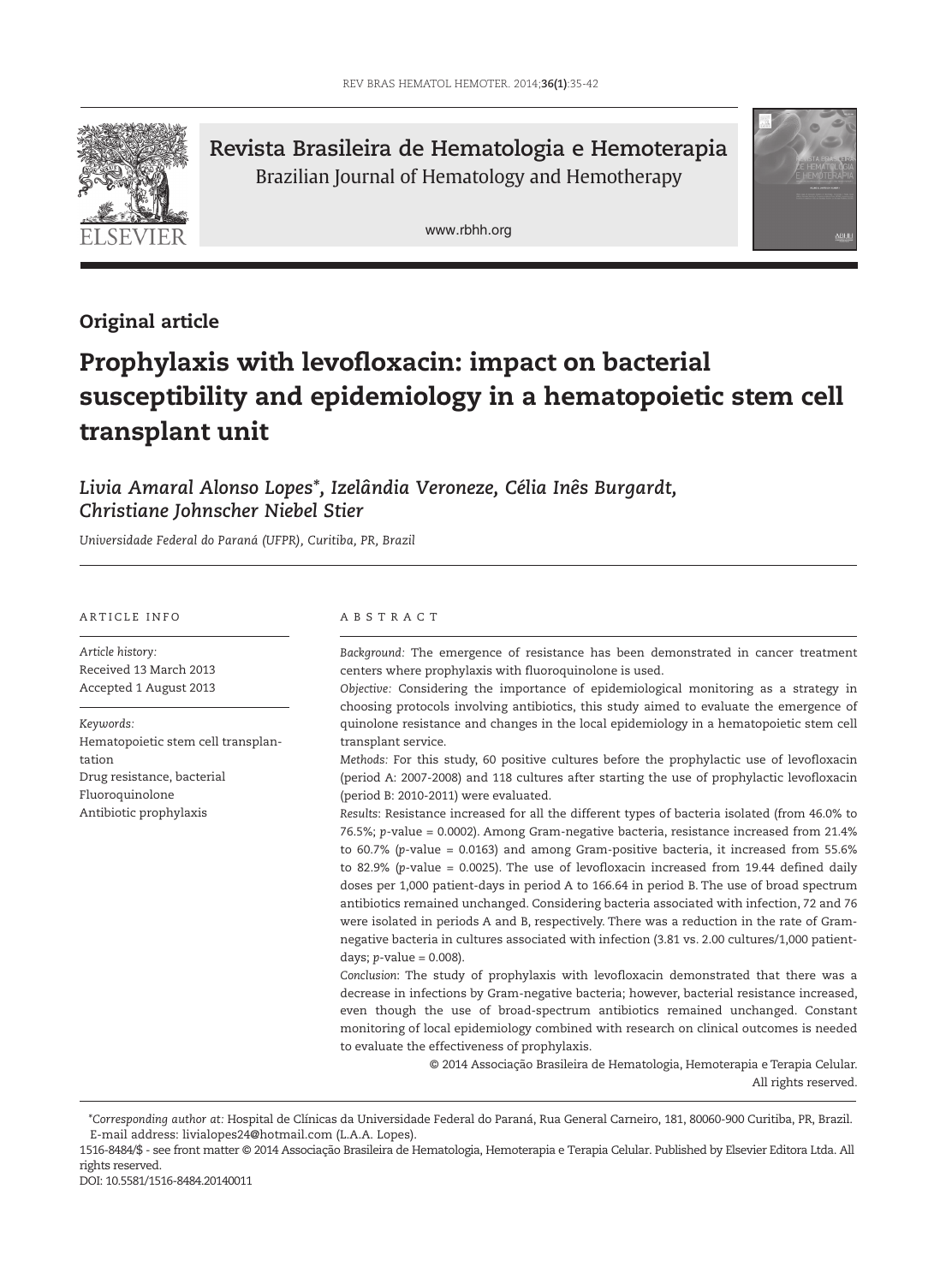# Introduction

Patients undergoing hematopoietic stem cell transplantation (HSCT) during the neutropenic period have a high risk of fever, with a reported occurrence greater than 80%.<sup>1</sup>

In an attempt to decrease the risk of associated complications, it has been routine for several decades to use antimicrobials as clinical prophylaxis during the neutropenic phase of HSCT patients. Fluoroquinolones were introduced in the 1980s as a prophylactic agent, and since then, this has been the most commonly used antibiotic class prescribed in this setting.2

Some aspects of the benefits brought by prophylactic fluoroquinolone use are still questioned. Reductions in the time of febrile neutropenia and infections in neutropenic patients are well-documented; $1-3$  however, the impact of prophylaxis on mortality is still discussed. Although some meta-analyses have shown a reduction of this indicator,  $\!4,5}$  individually, most studies did not detect significant decreases. $1,3$  Due to the few benefits in reducing mortality and also due to the threat of developing bacterial resistance, studies and guidelines advise the use of prophylaxis only in high-risk patients, defined by the severity and/or duration of neutropenia.<sup>1,6</sup> Other studies even discourage its use, particularly in centers where there is high incidence of resistant bacteria.<sup>7-9</sup>

Considering that changes in local bacterial epidemiology can impact treatment effectiveness and patient safety, this study assessed whether there was emergence of quinolone resistance related to the increased use of levofloxacin in one HSCT service. Possible changes in the epidemiology of bacteria associated with healthcare-associated infection (HCAI) after the introduction of clinical prophylaxis with levofloxacin were also investigated.

# **Methods**

The HSCT Service of the Hospital das Clínicas of the Universidade Federal do Paraná (HC/UFPR) adopted prophylaxis with levofloxacin for neutropenic patients in the middle of 2009. An oral dose of 500 mg is used once daily from the initial conditioning or the infusion of hematopoietic stem cells until granulocyte recovery or the development of fever and early empirical antimicrobial therapy.10

Patients admitted from January of 2007 to December of 2011 were studied. The period from January of 2007 to December of 2008 was the period preceding the use of prophylactic levofloxacin (period A), and the period from January of 2010 to December of 2011 was characterized by the prophylactic use of levofloxacin (period B). The period from January to December of 2009 was not evaluated to avoid the possibility of bias in the results, since the transition of the protocol occurred in the month of July. Regarding readmissions, if a patient was hospitalized during both of the studied periods, the characteristics of this patient and culture results were considered separately for each period.

The susceptibility of the etiologic agents isolated in cultures and the epidemiology of bacteria linked to HCAI were evaluated in both periods. The frequency of resistance to quinolones was evaluated by microbiological investigations; with the preparation of bacterial susceptibility profiles for periods A and B. Cultures of clinical samples with positive results obtained from hospitalized patients were analyzed. The results considered for the sensitivity profile were: resistant, intermediate, and sensitive. For patients with two diagnostic cultures, different strains for the same etiologic agent were considered when the interval between collections was longer than one month or when there was a change in sensitivity/resistance to at least one antimicrobial agent tested independent of the interval between collections. The use of levofloxacin, cefepime, and meropenem was assessed by defined daily dose (DDD) per 1,000 patient-days.

The Kirby-Bauer method, performed by the diagnostic support unit of the bacteriology department of in HC/UFPR, was used to evaluate the susceptibility profile, in accordance with the recommendations of the National Committee for Clinical and Laboratory Standardization.

Monthly routine epidemiological surveillance records, provided by the hospital's infection control department, were used for HCAI data. The hospital infection rate, the relationship between confirmed clinical and laboratory HCAI, the frequency of etiological agents, and the topography of infections were analyzed.

The concepts and classification of HCAI followed the criteria of the Centers for Disease Control and Prevention (CDC) and the Brazilian criteria for healthcare-associated infections from 2009. Sepsis by coagulase-negative staphylococci (CNS) was defined when the microorganism was identified in two consecutive blood cultures or when the patient was treated empirically with vancomycin due to the results of a culture.

 Statistical analyses were used to evaluate the association between the frequency of resistance in the two periods studied, the frequency of etiologic agents, and the characteristics of the population. The statistical software R was used for analysis, applying Pearson's chi-squared test, Fisher's exact test, and the Poisson test. *p*-values < 0.05 were considered to be statistically significant. The analysis was performed by the UFPR statistics laboratory.

# Results

#### *Patients' characteristics*

A total of 378 patients were analyzed during the study period; 145 were hospitalized in period A and 233 were hospitalized in period B. Table 1 describes the characteristics of patients admitted during both periods.

The average ages were 16.24 years and 22.13 (*p*-value = 0.007), the percentages of men were 62.1% and 54.9% (*p*-value = 0.170), and the numbers of HSCTs performed were 161 and 244, for periods A and B, respectively. The most prevalent diagnoses in both periods were leukemia, severe aplastic anemia, and Fanconi anemia. The two groups were evenly distributed with respect to gender, but the distributions regarding age and type of diagnosis (*p*-value = 0.030) were statistically different. Analyzing separately the frequency of leukemia, the commonest diagnosis in both groups, no significant difference was observed  $(p$ -value = 0.170).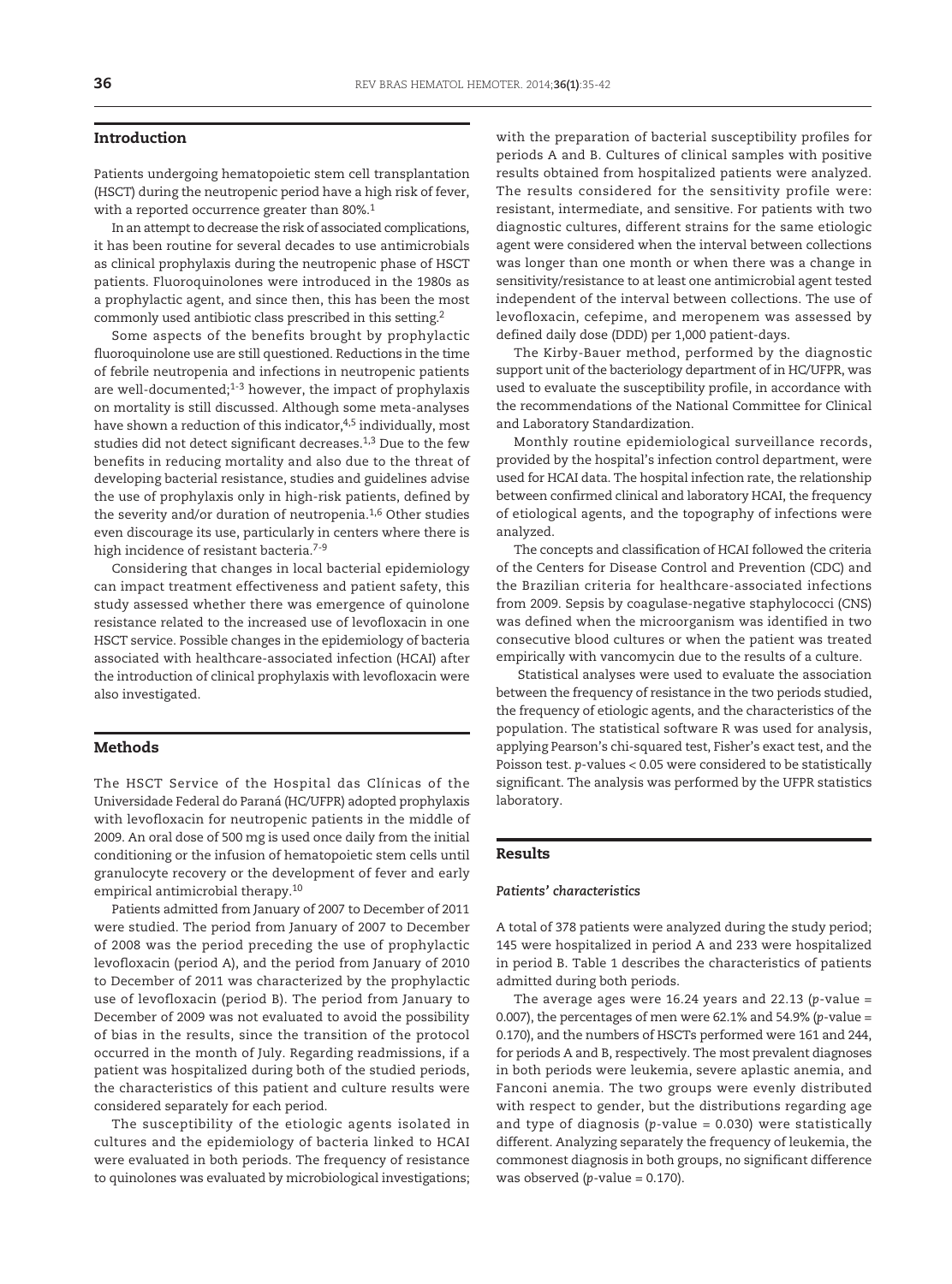| periods A and B.            |                         |      |                         |      |                 |
|-----------------------------|-------------------------|------|-------------------------|------|-----------------|
|                             | Period A<br>$(n = 145)$ |      | Period B<br>$(n = 233)$ |      |                 |
| Characteristic              | n                       | $\%$ | n                       | $\%$ | <i>p</i> -value |
| Average age - mean          | 16.2<br>(13.5)          |      | 22.1<br>(17.8)          |      | 0.007           |
| Gender                      |                         |      |                         |      | 0.170           |
| Male                        | 90                      | 62.1 | 128                     | 54.9 |                 |
| Female                      | 55                      | 37.9 | 105                     | 45.1 |                 |
| Diagnosis                   |                         |      |                         |      | 0.030           |
| Leukemia                    | 48                      | 33.1 | 81                      | 34.8 | 0.170           |
| Acute                       | 37                      | 25.5 | 70                      | 30.0 |                 |
| Chronic                     | 11                      | 7.6  | 11                      | 4.8  |                 |
| Severe aplastic anemia      | 30                      | 20.7 | 42                      | 18.0 |                 |
| Fanconi anemia              | 28                      | 19.3 | 39                      | 16.7 |                 |
| Wiskott-Aldrich<br>syndrome | 8                       | 5.5  | 5                       | 2.1  |                 |
| Adrenoleukodystrophy        | 8                       | 5.5  | $\overline{4}$          | 1.7  |                 |
| Myelodysplastic<br>syndrome | 5                       | 3.4  | 10                      | 4.3  |                 |
| Lymphoma                    | $\overline{2}$          | 1.4  | 16                      | 6.9  |                 |
| Multiple myeloma            | $\mathbf{1}$            | 0.7  | 8                       | 3.4  |                 |
| Others                      | 15                      | 10.3 | 28                      | 12.0 |                 |

Table 1 - Characteristics of patients hospitalized during

### *Bacterial susceptibility and antibiotics use*

In relation to the susceptibility profile, a total of 178 cultures were analyzed; 60 were isolated in period A and 118 were isolated in period B. The distribution of bacteria isolated in the HSCT service is shown in Table 2. The sensitivity to quinolones was tested in 50 and 98 cultures in periods A and B, respectively. In the analysis of the sensitivity profile, microorganisms with intermediate sensitivity were considered resistant; in the clinical practice, the same conduct is generally used for both intermediate and resistant results. One bacterium with intermediate sensitivity was isolated in period A and three in period B. Table 3 shows the frequency of bacterial resistance into the two periods. The correlation between bacterial resistance to quinolones and the use of levofloxacin is shown in Figure 1. There was a significant increase in resistance in period B compared to period A for all the different types of bacteria isolated (from 46.0% to 76.5%; *p*-value = 0.0002), for Gram-negative bacteria (GN; from 21.4% to 60.7%; *p*-value = 0.0163) and Gram-positive bacteria (GP; from 55.6% to 82.9%; *p*-value = 0.0025). For Enterobacteriaceae, *E. coli*, *P. aeruginosa*, and CNS, the increased resistance was not statistically significant.

Considering the use of antibiotics in the period, there was an increase in the use of levofloxacin from 19.44 DDD per 1,000 patient-days in period A to 166.64 in period B. Regarding the systemic use of antibiotics used to treat in presence of clinical evidence of infection, there was an increase in meropenem from 4.59 to 5.33 DDD per 1,000 patient-days and a slight decrease in cefepime from 3.75 to 3.32 DDD per 1,000 patient-days.

Table 2 - Distribution of microorganisms used to elaborate the bacterial susceptibility profile isolated from different samples in the Hematopoietic Stem Cell Transplant Service in Periods A and B.

|                                  | Period A       |                   | Period B       |          |
|----------------------------------|----------------|-------------------|----------------|----------|
| Microorganism                    | n              | $\%$ <sup>a</sup> | n              | $\%$ a   |
| Gram-negative                    | 14             | 23.3              | 29             | 24.6     |
| Escherichia coli                 | 1              | 1.7               | $\overline{7}$ | 5.9      |
| Pseudomonas aeruginosa           | 3              | 5.0               | 6              | 5.1      |
| Acinetobacter baumanii           | 5              | 8.3               | 9              | 7.6      |
| Sphingomonas paucimobilis        | $\mathbf{1}$   | 1.7               | $\mathbf{1}$   | 0.8      |
| Moraxella sp.                    | $\overline{2}$ | 3.3               | $\Omega$       | $\Omega$ |
| Acinetobacter sp.                | 1              | 17                | $\Omega$       | $\Omega$ |
| Morganella morganii              | $\mathbf{1}$   | 1.7               | $\Omega$       | $\Omega$ |
| Enterobacter cloacae             | $\Omega$       | $\Omega$          | $\overline{4}$ | 3.4      |
| Stenotrophomonas maltophilia     | $\Omega$       | $\Omega$          | $\mathfrak{D}$ | 1.7      |
| Gram-positive                    | 46             | 76.7              | 89             | 75.4     |
| Coagulase-negative staphylococci | 24             | 40.0              | 59             | 50.0     |
| Enterococcus faecium             | 7              | 11.7              | 15             | 12.7     |
| Staphylococcus aureus            | $\overline{4}$ | 6.7               | 5              | 42       |
| Enterococcus faecalis            | $\overline{4}$ | 6.7               | $\overline{4}$ | 3.4      |
| Viridans group streptococcus     | 6              | 10.0              | 4              | 3.4      |
| Enterococcus avium               | $\mathbf{1}$   | 1.7               | $\Omega$       | $\Omega$ |
| Enterococcus gallinarum          | $\Omega$       | $\Omega$          | $\mathbf{1}$   | 0.8      |
| Enterococcus sp.                 | $\Omega$       | $\Omega$          | $\mathbf{1}$   | 0.8      |
| Totalb                           | 60             | 100.0             | 118            | 100.0    |

aPercentage considering the total number of bacteria isolated. bTotal bacteria (Gram-positive + Gram-negative).

### Table 3 - Susceptibility of isolated bacteria in the Hematopoietic Stem Cell Transplant Service in periods A and B.

|                | Period A                                |          |                | Period B     |                         |                |                        |
|----------------|-----------------------------------------|----------|----------------|--------------|-------------------------|----------------|------------------------|
|                | Resistant +<br>intermediate<br>bacteria |          | Total          | intermediate | Resistant +<br>bacteria | Total          |                        |
|                | n                                       | $\%$     | tested         | n            | $\%$                    |                | tested <i>p</i> -value |
| $GN+GP$        | 23                                      | 46.0     | 50             | 75           | 76.5 98                 |                | 0.0002                 |
| GN             | 3                                       | 21.4 14  |                | 17           | 60.7 28                 |                | 0.0163                 |
| Enterobacteria | $\mathbf{1}$                            | 50.0     | $\overline{2}$ | 10           | 90.9                    | 11             | 0.2949                 |
| E. coli        | $\Omega$                                | $\Omega$ | $\mathbf{1}$   | 6            | 85.7                    | $\overline{7}$ | 0.2500                 |
| P. aeruginosa  | $\Omega$                                | $\Omega$ | 3              | 3            | 50.0                    | 6              | 0.4643                 |
| GP             | 20                                      | 55.6     | 36             | 58           | 82.9                    | 70             | 0.0025                 |
| CNS            | 17                                      | 70.8 24  |                | 52           | 88.1                    | 59             | 0.1018                 |
|                |                                         |          |                |              |                         |                |                        |

GN: Gram-negative; GP: Gram-positive; CNS: coagulase-negative staphylococci.

#### *Epidemiology of health care-associated infection*

A total of 297 infections were recorded in period A and 456 infections in period B; the rates of HCAI were 55.7% and 63.9%, respectively. The most frequent infections in both periods were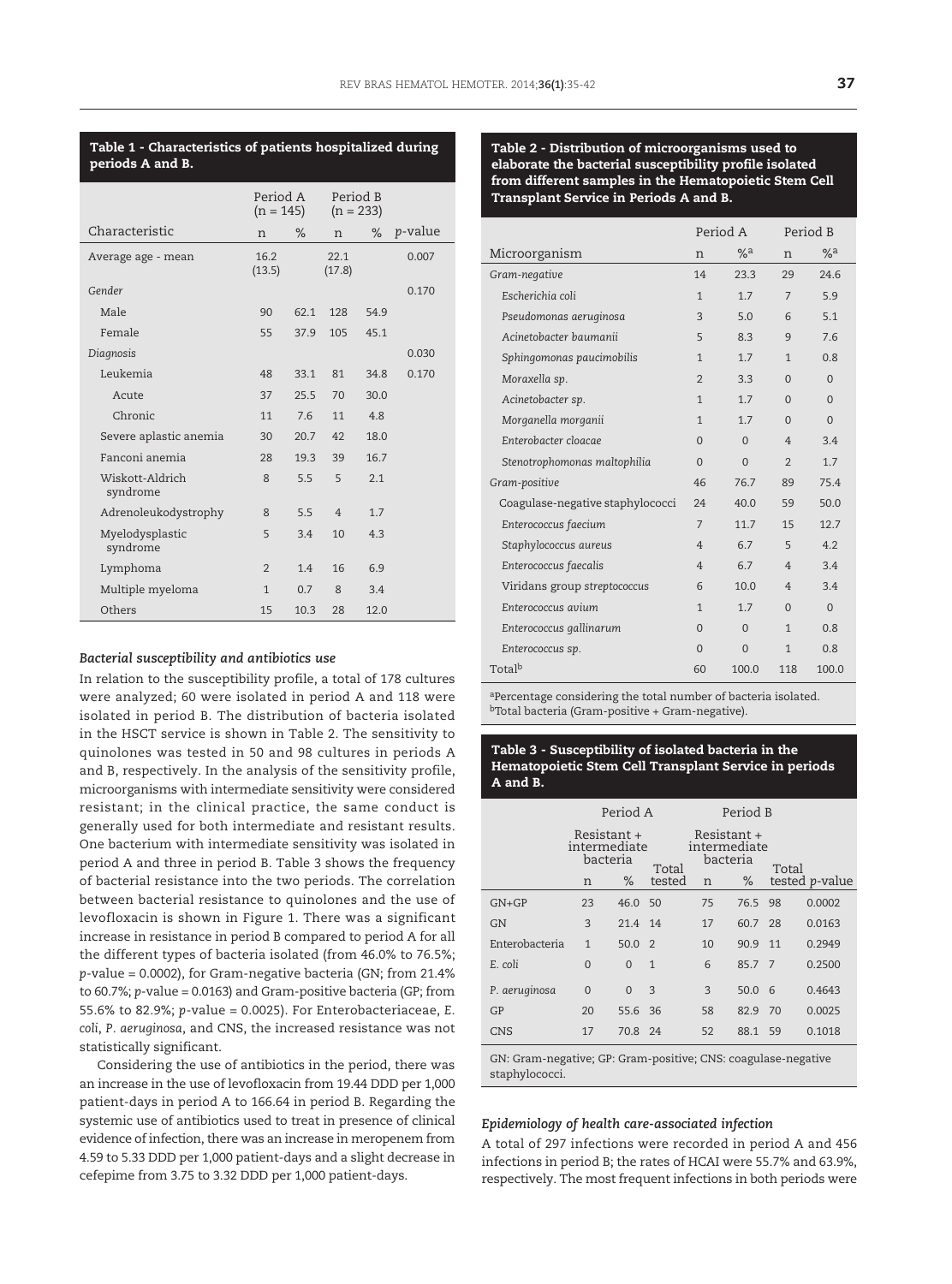

**Figure 1 – Correlation between the frequency of quinolone resistance in periods A and B indicated by bars, and the annual consumption of levofloxacin indicated by black diamonds, where A = 2007, B = 2008, C = 2009, D = 2010, and E = 2011.**

sepsis and pneumonia (Table 4). Of the total infections, 124 were confirmed by laboratory tests in period A; 69 (55.6%) were caused by bacteria, 45 (36.3%) were caused by viruses, and ten (8.1%) were caused by fungi. In period B, 147 infections were confirmed; 76 (51.7%) were caused by bacteria, 47 (32.0%) were caused by viruses, and 24 (16.3%) were caused by fungi.

| Table 4 - Distribution of healthcare-associated<br>infections by location in periods A and B. |                |          |                |       |  |  |
|-----------------------------------------------------------------------------------------------|----------------|----------|----------------|-------|--|--|
|                                                                                               | Period A       |          | Period B       |       |  |  |
| Location                                                                                      | n              | $\%$     | n              | ℅     |  |  |
| Sepsis                                                                                        | 190            | 64.0     | 306            | 67.1  |  |  |
| Pneumonia                                                                                     | 24             | 8.1      | 48             | 10.5  |  |  |
| Gastrointestinal                                                                              | 21             | 7.1      | 19             | 4.2   |  |  |
| Respiratory tract except pneumonia                                                            | 20             | 6.7      | 16             | 3.5   |  |  |
| Urinary tract                                                                                 | 16             | 5.4      | 21             | 4.6   |  |  |
| Eyes, ears, and nose                                                                          | 9              | 3.0      | 17             | 3.7   |  |  |
| Cardiovascular                                                                                | $\mathsf{R}$   | 2.7      | 7              | 1.5   |  |  |
| Skin and soft tissues                                                                         | 5              | 1.7      | 17             | 3.7   |  |  |
| Central nervous system                                                                        | $\overline{4}$ | 1.3      | 3              | 0.7   |  |  |
| Reproductive tract                                                                            | $\Omega$       | $\Omega$ | $\mathfrak{D}$ | 0.4   |  |  |
| Total                                                                                         | 297            | 100.0    | 456            | 100.0 |  |  |

The distribution of isolated bacteria associated with infections is shown in Table 5. A decrease in the rate of GN bacterial infections was observed in period B when compared to period A (3.81 *vs*. 2.00 cultures/1,000 patient-days; *p*-value = 0.008). The rate of infection by Enterobacteriaceae did not change significantly between periods A and B (1.91 *vs*. 1.04 cultures/1,000 patient-days; *p*-value = 0.053). Decreases in the rates of *Acinetobacter* sp. and *Klebsiella pneumoniae* contributed significantly to reducing the rate of GN infection. In contrast,

there was an increase in the rate of infection by *Pseudomonas aeruginosa* in period B. The rate of infection by GP bacteria was similar in both study periods (4.77 *vs*. 4.60 cultures/1,000 patient-days; *p*-value = 0.431). The rate of *Clostridium difficile*  decreased in period B (1.79 *vs*. 0.87 cultures/1,000 patient-days; *p*-value = 0.035) and the rate of *Streptococcus viridans* increased (0.0 *vs*. 0.35 cultures/1,000 patients-day; *p*-value = 0.043).

| Table 5 - Distribution of microorganisms linked to health<br>care-associated infections during periods A and B. |                                |                |                                |                |                 |  |  |
|-----------------------------------------------------------------------------------------------------------------|--------------------------------|----------------|--------------------------------|----------------|-----------------|--|--|
|                                                                                                                 | Period A                       |                | Period B                       |                |                 |  |  |
| Microorganism                                                                                                   | Infection<br>rate <sup>a</sup> | n              | Infection<br>rate <sup>a</sup> | n              | <i>p</i> -value |  |  |
| Gram-negative                                                                                                   | 3.81                           | 32             | 2.00                           | 23             | 0.008           |  |  |
| Enterobacteria                                                                                                  | 1.91                           | 16             | 1.04                           | 12             | 0.053           |  |  |
| Escherichia coli                                                                                                | 0.72                           | 6              | 0.69                           | 8              | 0.477           |  |  |
| Acinetobacter sp.                                                                                               | 0.72                           | 6              | 0.17                           | $\overline{2}$ | 0.028           |  |  |
| Enterobacter cloacae                                                                                            | 0.36                           | 3              | 0.26                           | 3              | 0.344           |  |  |
| Acinetobacter baumanii                                                                                          | 0.24                           | $\overline{2}$ | 0.09                           | $\mathbf{1}$   | 0.197           |  |  |
| Stenotrophomonas<br>maltophilia                                                                                 | 0.12                           | $\mathbf{1}$   | 0.17                           | $\overline{2}$ | 0.388           |  |  |
| Klebsiella pneumoniae                                                                                           | 0.48                           | 4              | $\Omega$                       | $\overline{0}$ | 0.009           |  |  |
| Achromobacter<br>xylosoxidans                                                                                   | 0.24                           | $\overline{2}$ | $\Omega$                       | $\overline{0}$ | 0.047           |  |  |
| Moraxella sp.                                                                                                   | 0.24                           | $\overline{2}$ | $\Omega$                       | 0              | 0.047           |  |  |
| Gram-negative non-<br>fermenter bacilli                                                                         | 0.12                           | $\mathbf{1}$   | $\Omega$                       | $\Omega$       | 0.119           |  |  |
| Citrobacter freundii                                                                                            | 0.12                           | $\mathbf{1}$   | $\Omega$                       | $\Omega$       | 0.119           |  |  |
| Enterobacter gergoviae                                                                                          | 0.12                           | $\mathbf{1}$   | $\Omega$                       | $\Omega$       | 0.119           |  |  |
| Klebsiella oxytoca                                                                                              | 0.12                           | $\mathbf{1}$   | $\Omega$                       | $\overline{0}$ | 0.119           |  |  |
| Pantoea agglomerans                                                                                             | 0.12                           | $\mathbf{1}$   | $\Omega$                       | $\overline{0}$ | 0.119           |  |  |
| Pseudomonas stutzeri                                                                                            | 0.12                           | $\mathbf{1}$   | $\Omega$                       | $\overline{0}$ | 0.119           |  |  |
| Pseudomonas aeruginosa                                                                                          | $\Omega$                       | 0              | 0.43                           | 5              | 0.029           |  |  |
| Pseudomonas fluorescens                                                                                         | $\Omega$                       | 0              | 0.09                           | $\mathbf{1}$   | 0.188           |  |  |
| Serratia marcenscens                                                                                            | $\Omega$                       | $\overline{0}$ | 0.09                           | 1              | 0.188           |  |  |
| Gram-positive                                                                                                   | 4.77                           | 40             | 4.60                           | 53             | 0.431           |  |  |
| <b>CNS</b>                                                                                                      | 2.03                           | 17             | 2.26                           | 26             | 0.365           |  |  |
| Clostridium difficile                                                                                           | 1.79                           | 15             | 0.87                           | 10             | 0.035           |  |  |
| Staphylococcus aureus                                                                                           | 0.48                           | $\overline{4}$ | 0.35                           | $\overline{4}$ | 0.326           |  |  |
| Enterococcus faecalis                                                                                           | 0.24                           | $\overline{2}$ | 0.09                           | $\mathbf{1}$   | 0.197           |  |  |
| Enterococcus faecium                                                                                            | 0.12                           | $\mathbf{1}$   | 0.35                           | $\overline{4}$ | 0.156           |  |  |
| Bacillus sp.                                                                                                    | 0.12                           | $\mathbf{1}$   | 0.0                            | 0              | 0.119           |  |  |
| Corynebacterium ap.                                                                                             | $\overline{0}$                 | 0              | 0.09                           | 1              | 0.188           |  |  |
| Enterococcus gallinarum                                                                                         | 0                              | 0              | 0.09                           | 1              | 0.188           |  |  |
| Viridans group<br>streptococcus                                                                                 | $\overline{0}$                 | $\overline{0}$ | 0.35                           | 4              | 0.043           |  |  |
| Exiguobacterium<br>acetylicum                                                                                   | 0                              | $\mathbf 0$    | 0.09                           | 1              | 0.188           |  |  |
| Rhodococcus                                                                                                     | 0                              | $\mathbf 0$    | 0.09                           | 1              | 0.188           |  |  |
| Total                                                                                                           | 72                             |                | 76                             |                |                 |  |  |

CNS: coagulase-negative staphylococci.

a Infection rate calculated by the number of positive cultures/1,000 patient-days.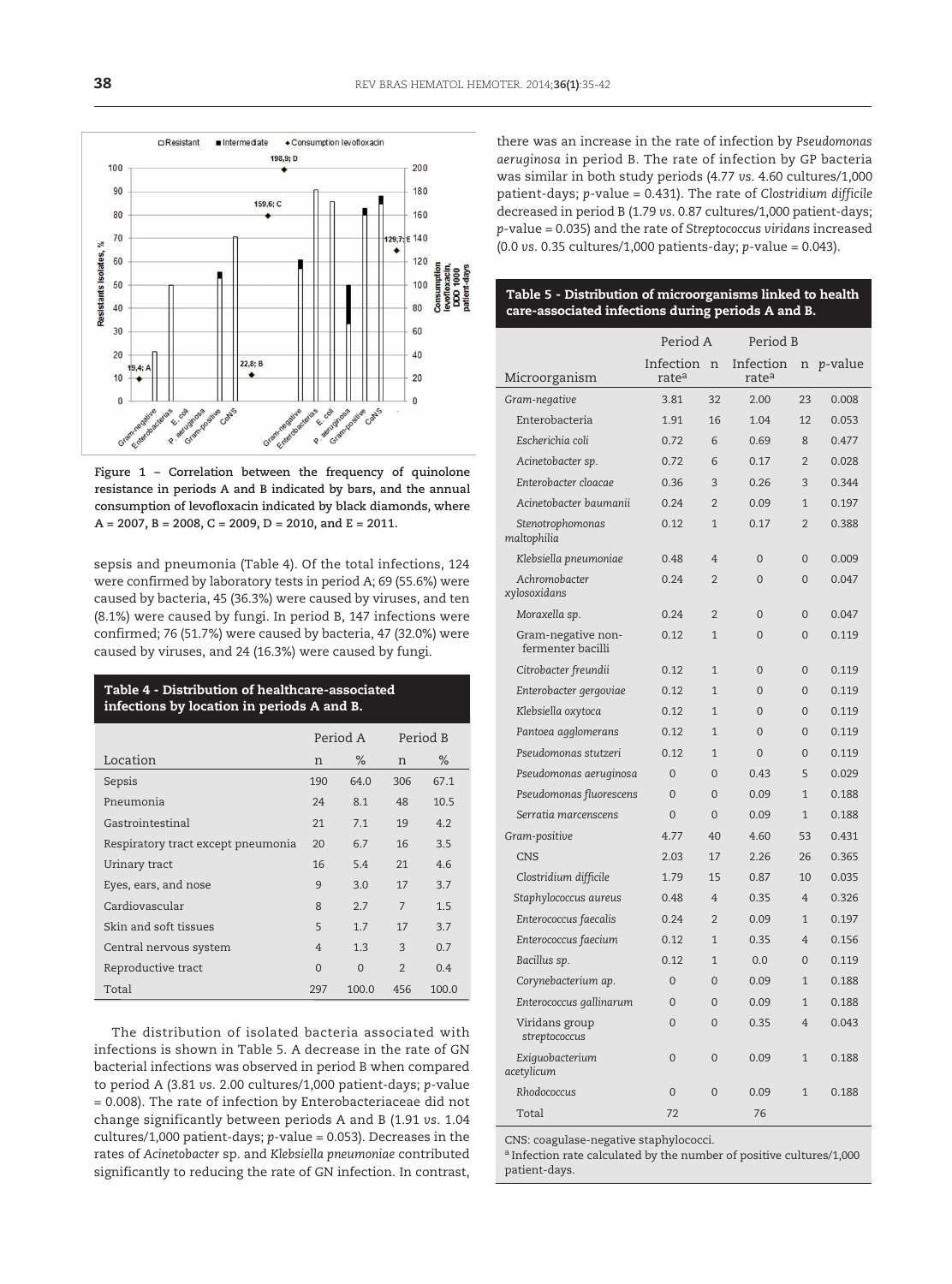### Discussion

#### *Bacterial susceptibility and antibiotic use*

Fluoroquinolones began to be used as prophylaxis for neutropenic patients in 1980. Two decades after this class of antimicrobials was introduced in cancer treatment centers, several studies demonstrated changes in the epidemiology of etiologic agents.9,11,12 Moreover, changes in the susceptibility profiles of these agents to quinolones have been associated with resistance to other classes of drugs.

The sensitivity profile was prepared to assess bacterial susceptibility (Table 3) in the HSCT service. Data evaluated included results from different biological samples. The bacteria isolated from this set of cultures were not necessarily associated with infections (Table 2). The epidemiology of etiologic agents will be discussed only for bacteria linked to HCAI due to their greater clinical relevance.

An increase in resistance to quinolones from 46.0% to 76.5% (*p*-value = 0.0002) was observed when considering all the bacteria tested from the HSCT service. A retrospective study evaluating 258 patients using prophylaxis with levofloxacin combined with penicillin and doxycycline in a HSCT center demonstrated that there was an increase of 60% in resistance to fluoroquinolone.<sup>13</sup>

Another study in Italy with 269 patients from 2001 to 2009 associated the use of levofloxacin with the emergence of resistance among GP bacteria; only 13% were sensitive to quinolones.14 In the present study, the frequency of sensitive GP bacteria in the period when the use of levofloxacin increased was 17.1%.

Historically, the group of Enterobacteria, with the pathophysiological mechanism of the translocation of bacteria from gastrointestinal treatment, is one of the greatest causes of bacteremia in neutropenic patients.<sup>2,9</sup> In the present study, resistance did not increase significantly for this group. A larger discrepancy was observed in the susceptibility study by Saito et al., who demonstrated a decrease in the resistance of Enterobacteria isolated in blood cultures (from 75% to 17%; *p*-value = 0.0078) when the use of levofloxacin was restricted. The authors concluded that restrictions on the use of prophylaxis with levofloxacin reduce the frequency of resistance.1,2

Studies demonstrate that variations in resistance to quinolones are related to both the amount of quinolones used in the same institution and the frequency of use at different institutions. In a prospective study with 823 patients and 148 isolated bacteria conducted over 16 months, *E. coli* was resistant to quinolones in 96.5% of patients who received prophylaxis and 44.4% in the group that did not.<sup>11</sup> Another study conducted in two different cancer treatment centers in university hospitals, published in 2003 by Kern et al., reported a 64% to 79% proportion of *E. coli* fluoroquinoloneresistant strains isolated from blood cultures in a hospital with widespread use of prophylactic ciprofloxacin, whereas in a hospital where the use of quinolones was lower, the rate ranged from 0 to 10%.15

In the current study, increased resistance to all the evaluated bacteria was found related to the increased use of levofloxacin in the service (Figure 1). This increase in resistance was statistically significant when analyzing all bacteria (GP and GN) and groups of GP and GN bacteria separately (Table 3). When analyzed separately, the increase in the resistance for the group of Enterobacteria, *Pseudomonas aeruginosa*, *E. coli*, and CNS was not statistically significant, but the percentage increase in resistance can demonstrate a trend that should be acknowledged.

In addition, some studies have shown that resistance to quinolones is associated with cross-resistance to other classes of antibiotics.<sup>16,17</sup> Among the mechanisms of resistance, mutations in the topoisomerase enzyme and DNA gyrase, transmission of multidrug-resistant genes by plasmids, and reduction of bacterial permeability have been described.<sup>17,18</sup>

Hopkins et al. reviewed the mechanisms of *E. coli* and *Salmonella sp*. resistance. Decreased fluoroquinolone uptake is caused by a decrease in bacterial permeability or over expression of efflux pumps. This resistance is the consequence of a multiple antimicrobial resistance (MAR) phenotype, and has been associated with cross-resistance to many structurallyunrelated antimicrobials, such as beta-lactams, tetracyclines, nalidixic acid, and chloramphenicol. This MAR phenotype is also induced by other antimicrobials, such as tetracyclines, chloramphenicol, salicylates, and many other substances containing phenolic rings that reduce MAR repression.<sup>18</sup>

Resistance transmission can occur through the expression of a gene responsible for plasmid-mediated quinolone resistance (PMQR). It is known that this gene encodes a protein that protects DNA gyrase inhibition by fluoroquinolones. Hopkins et al. reported that the presence of the plasmid PMG252 caused a low basal level of resistance in *E. coli*. However, when added to the other mutations in the DNA gyrase enzyme, mutations resulting in decreased permeability and increased bacterial expression of efflux pumps promoted the selection of higher resistance. Furthermore, it was demonstrated that the plasmid PMG252 also confers resistance to aztreonam, ceftazidime, cefotaxime, cefoxitin, cefotetan, chloramphenicol, kanamycin, gentamicin, streptomycin, sulfafurazole, tobramycin, and trimethoprim.18

There are reports that the cross resistance to other structurally-unrelated antimicrobials may be related to the increase in multidrug resistant bacteria. In a retrospective study that analyzed 622 bacteremias in 2005 and 2006, prophylaxis with fluoroquinolone was compared with prophylaxis using other drugs and the absence of prophylaxis. Prophylaxis with quinolones was strongly associated with the isolation of methicillin-resistant *S. aureus*, as well as being associated with the emergence of multidrug-resistant *E. coli*  and *P. aeruginosa*. 19

Dancer described that quinolones were involved in a resistance mechanism and the increased virulence of *S. aureus*. The horizontal transfer of genetic elements of resistance and virulence, known as the SOS, could be induced by the use of quinolones. In addition, sub-inhibitory concentrations of quinolones would be involved in induction of adhesins that results in increased adherence of *S. aureus* to plasma proteins.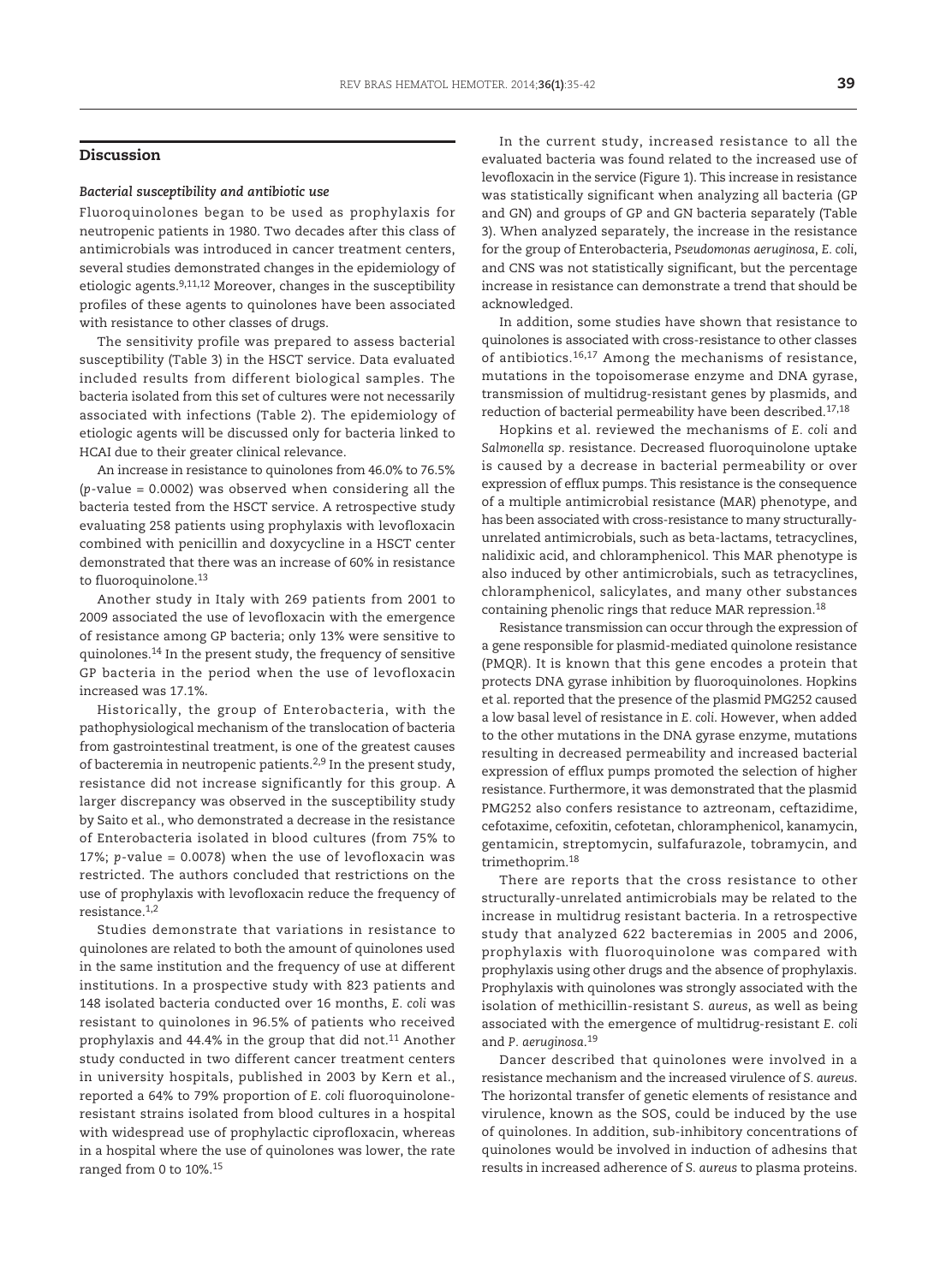The increase in host cell intracellular persistence and a high cytotoxic capacity after removal of the antibiotic, related to the recurrence of infections, appears to be associated.20

#### *Epidemiology of healthcare-associated infections*

The reduction of infections with the use of prophylaxis with fluoroquinolone is documented in the literature.<sup>11,12</sup> In a meta-analysis published in 1998, a significant reduction in the number of infections by GN microorganisms, microbiologically documented infections, and in total duration of fever was demonstrated compared to the group that did not use clinical quinolone prophylaxis.21

The present study found a significant increase in the rate of HCAI in period B. The larger number of complex transplants, including unrelated donors where the patient becomes more vulnerable to infections due to the more rigorous immunosuppressive treatment, may be a justification for this finding. Furthermore, differences in baseline characteristics of patients may be a factor that influences clinical severity.

Among the infections confirmed by laboratorial analysis, there was a proportional increase of fungi isolated in cultures. Although the number of laboratory confirmed infections is lower in relation to total HCAI (41.7% in period A and 32.2% in period B), this increase may also be related to the higher number of complex transplants performed. Furthermore, it is important to remember that, during period B, the HSCT unit was rebuilt, a condition that may predispose the environment to an increased dispersion of fungi, such as *Aspergillus sp*. and *Fusarium sp*.

Regarding bacteria linked to HCAI (Table 5), as demonstrated in other studies, there was a significant decrease in the frequency of GN bacteria. Saito et al. demonstrated a reduction in bacteremia caused by GN during the period when there was no restriction on the use of fluoroquinolones as prophylaxis (9.6 *vs*. 3.6%; *p*-value = 0.0008).12 Craig et al. also found a decrease in GN bacteremia in the period when prophylaxis with fluoroquinolones was used, compared to the period when no prophylaxis was used (4.7 *vs*. 1.8 cultures/1,000 patientdays;  $p$ -value  $< 0.05$ ).<sup>3</sup>

One expected result when using prophylaxis with fluoroquinolone is decreased GN bacterial infections, especially enterobacterial infections. In the present study, there was no significant decrease in the rate of enterobacterial infections. In contrast, a study conducted in Japan reported a significant decrease in the percentage of infection by Enterobacteriaceae on total patients (8.2 *vs*. 2.0; *p*-value < 0.0001) in the period without restrictions on prophylaxis with fluoroquinolones.<sup>12</sup> Furthermore, it is expected that with the use of quinolones there is a decrease in the consumption of broad-spectrum systemic antibiotics, as the use of this class for prophylaxis should decrease the number of episodes of bacterial infection. However, in the present study there was an increase in the consumption of meropenem in period B and a very slight decrease in the consumption of cefepime. Therefore, despite a decrease in the incidence of infections by GN bacteria, there was no decrease in the use of broad-spectrum antibiotics.

A significant increase in the rate of *S. viridans* infections was observed in the current study (*p*-value = 0.043). Other studies reported that this finding was related to the use of antibiotics

at suboptimal minimum inhibitory concentrations followed by translocation of this agent from the gastrointestinal tract to the bloodstream.14 In another study, this event was related to severe mucositis associated with respiratory failure and shock.<sup>22</sup>

An increased frequency of *Clostridium difficile* diarrhea has been shown associated with the use of fluoroquinolones.<sup>23,24</sup> Quinolones in the gut only have a limited effect on the GN microbiota, causing the proliferation of the intact anaerobic population. Furthermore, the increase of diarrhea caused by *C. difficile* has been associated with ineffective infection prevention measures.17 A decrease in the proportion of infections caused by *C. difficile* (*p*-value = 0.035) was observed in this study, which can be explained by the implementation of precautionary contact measures and changes in the surface disinfection process in 2009 by the hospital's infection control team.

Besides the risk of infection and colonization by multiresistant microorganisms, studies describe decreased effectiveness of prophylaxis with fluoroquinolones in centers where there is high prevalence of resistance to this class of antimicrobial agent.7,25 In a study conducted between 2000 and 2003 to evaluate the usefulness of prophylaxis with fluoroquinolone in neutropenic patients, it was observed that in hospitals with a high frequency of resistance, prophylaxis did not prevent febrile events, nor decrease mortality rates.<sup>9</sup> Bow indicated that an analysis of the need to use prophylaxis with fluoroquinolone is important when the resistance is greater than 20%.17 Another study reported a decreased efficacy to reduce GN bacterial infections when the resistance was greater than 30%.26

The aim of this study was to investigate the emergence of quinolone resistance among all bacteria detected and recorded in the period. The emergence of bacterial resistance observed only among bacteria associated with infection was not studied, making it difficult to extrapolate the data on resistance to HCAI. Another limitation is the small number of etiological agents isolated as compared to the total number of infections, decreasing the representation of the results. Furthermore, clinical outcomes, such as infection-related death, an important clinical impact indicator against changes in epidemiology and bacterial susceptibility, were not assessed in this study.

#### Conclusion

The use of prophylaxis with levofloxacin contributed to a decrease in the GN bacterial infection rate; however, there was no significant decrease in the rate of infection by Enterobacteriaceae and no decrease in the consumption of broad-spectrum antibiotics, which suggests that the effectiveness of the prophylaxis protocol should be reviewed. Considering the risks and benefits of antimicrobial prophylaxis, it is important to note the effect of prophylaxis on the emergence of bacterial resistance, reducing the effectiveness of empiric broad-spectrum antibiotics, and altering the effect of resistance on the clinical outcomes of neutropenic fever. Considering that increased resistance can lead to decreased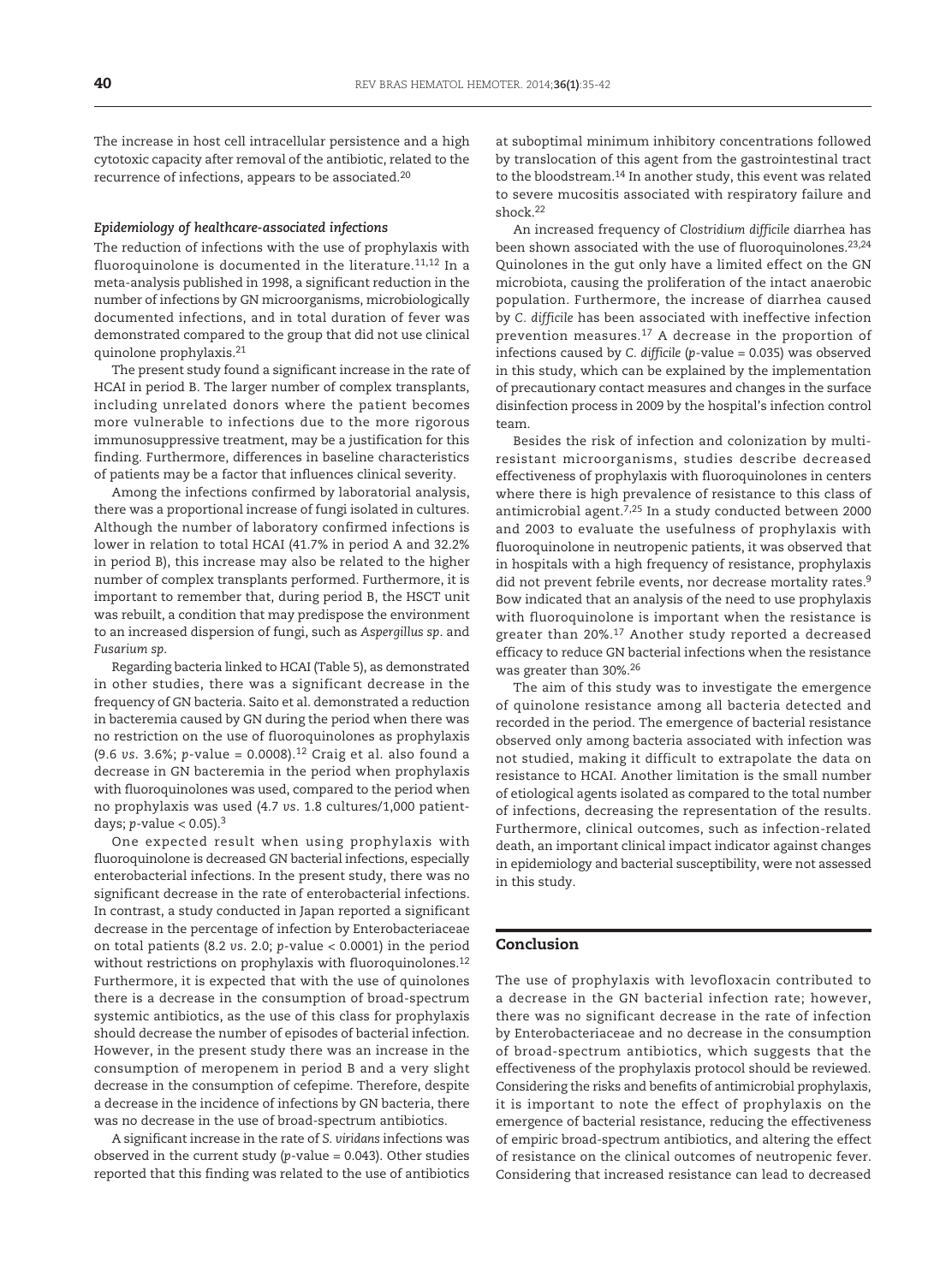efficacy of prophylaxis with quinolones, and also that the prophylaxis decreases empirical treatment options, the use of this drug should be reconsidered. It is true that every decision regarding the choice of empiric or prophylactic drugs should be guided by the local epidemiology of each hospital. Therefore, it is necessary to monitor the profile of sensitivity and resistance of bacterial etiologic agents isolated in these centers, in order to guide the selection and/or change of therapeutic protocols.

# Conflicts of interest

The authors declare no conflicts of interest.

#### REFERENCES

- 1. Hammond SP, Baden LR. Antibiotic prophylaxis during chemotherapy-induced neutropenia for patients with acute leukemia. Curr Hematol Malig Rep. 2007;2(2):97-103.
- 2. Lo N, Cullen M. Antibiotic prophylaxis in chemotherapyinduced neutropenia: time to reconsider. Hematol Oncol. 2006;24(3):120-5.
- 3. Craig M, Cumpston AD, Hobbs GR, Devetten MP, Sarwari AR, Ericson SG. The clinical impact of antibacterial prophylaxis and cycling antibiotics for febrile neutropenia in a hematological malignancy and transplantation unit. Bone Marrow Transplant. 2007;39(8):477-82.
- 4. Gafter-Gvili A, Fraser A, Paul M, van de Wetering M, Kremer LC, Leibovici L. Antibiotic prophylaxis for bacterial infections in afebrile neutropenic patients following chemotherapy. Cochrane Database Syst Rev. 2005;(4):CD004386. Comment in: Evid Based Nurs. 2006;9(2):50. ACP J Club. 2006;144(3):57.
- 5. Gafter-Gvili A, Paul M, Fraser A, Leibovici L. Effect of quinolone prophylaxis in afebrile neutropenic patients on microbial resistance: systematic review and meta-analysis. Journal of Antimicrobial Chemotherapy. 2007;59(1):5–22.
- 6. Freifeld AG, Bow EJ, Sepkowitz KA, Boeckh MJ, Ito JI, Mullen CA, et al; Infectious Diseases Society of America. Clinical practice guideline for the use of antimicrobial agents in neutropenic patients with cancer: 2010 update by the Infectious Diseases Society of America. Clin Infect Dis. 2011;52(4):e56-93.
- 7. Slavin MA, Lingaratnam S, Mileshkin L, Booth DL, Cain MJ, Ritchie DS, et al; Australian consensus guidelines 2011 Steering Committee. Intern Med J. 2011;41(1b):102-9.
- 8. Hughes WT, Armstrong D, Bodey GP, Bow EJ, Brown AE, Calandra T, et al. 2002 Guidelines for the use of antimicrobial agents in neutropenic patients with cancer. Clin Infect Dis. 2002;34(6):730-51. Comment in: Clin Infect Dis. 2002;35(7):891- 5; Clin Infect Dis. 2002;35(7):896-7; author reply 897-8.
- 9. Ugarte-Torres A, Villasis-Keever A, Hernández-Bribiesca ME, Crespo-Solis E, Ruiz-Palacios GM, Sifuentes-Osornio J, et al. Utilidad de la profilaxis con fluoroquinolonas durante la neutropenia grave inducida por quimioterapia en pacientes con leucemia aguda, en un hospital referencia

de la Ciudad de México con alta prevalencia de resistencia a fluoroquinolonas. Rev Invest Clin. 2006;58(6):547-54.

- 10. Garnica M, Machado C, Cappellano P, Carvalho VVH, Nicolato A, Cunha CA, et al. Recomendações no manejo das complicações infecciosas no transplante de células-tronco hematopoéticas. Rev Bras Hematol Hemoter 2010; 32(Supl. 1): 140-162.
- 11. Cattaneo C, Quaresmini G, Casari S, Capucci MA, Micheletti M, Borlenghi E. Recent changes in bacterial epidemiology and the emergence of fluoroquinolone-resistant Escherichia coli among patients with haematological malignancies: results of a prospective study on 823 patients at a single institution. J Antimicrob Chemother. 2008;61(3):721-8
- 12. Saito T, Yoshioka S, Iinuma Y, Takakura S, Fujihara N, Ichinohe T, et al. Effects on spectrum and susceptibility patterns of isolates causing bloodstream infection by restriction of fluoroquinolone prophylaxis in a hematology– oncology unit. Eur J Clin Microbiol Infect Dis. 2008;27(3):209- 16.
- 13. Therriault BL, Wilson JW, Barreto JN, Estes LL. Characterization of bacterial infections in allogeneic hematopoietic stem cell transplant recipients who received prophylactic levofloxacin with either penicillin or doxycycline. Mayo Clin Proc. 2010;85(8):711-8.
- 14. Busca A, Cavecchia I, Locatelli F, D'Ardia S, De Rosa FG, Marmont F, et al. Blood stream infections after allogeneic stem cell transplantation: a single-center experience with the use of levofloxacin prophylaxis. Transpl Infect Dis. 2012;14(1):40-8.
- 15. Kern WV, Steib-Bauert M, de With K, Reuter S, Bertz H, Frank U, et al. Fluoroquinolone consumption and resistance in haematology-oncology patients: ecological analysis in two university hospitals 1999-2002. J Antimicrob Chemother. 2005;55(1):57-60.
- 16. Hsueh PR, Cheng HJ, Tang JL, Yao M, Tien HF. Prophylactic use of moxifloxacin in patients receiving bone marrow transplants was not associated with increased ciprofloxacin resistance in Escherichia coli and enterococci. Clin Infect Dis. 2005;40(12):1862-4.
- 17. Bow EJ. Fluoroquinolones, antimicrobial resistance and neutropenic cancer patients. Curr Opin Infect Dis. 2011;24(6):545-53.
- 18. Hopkins KL, Davies RH, Threlfall EJ. Mechanisms of quinolone resistance in Escherichia coli and Salmonella: Recent developments International. Int J Antimicrob Agents. 2005;25(5):358-73.
- 19. Rangaraj G, Granwehr BP, Jiang Y, Hachem R, Raad I. Perils of quinolone exposure in cancer patients: breakthrough bacteremia with multidrug-resistant organisms. Cancer. 2010;116(4):967-73.
- 20. Dancer SJ. The effect of antibiotics on methicillinresistant Staphylococcus aureus. J Antimicrob Chemother. 2008;61(2):246-53.
- 21. Engels EA, Lau J, Barza M. Efficacy of quinolone prophylaxis in neutropenic cancer patients: a meta-analysis. J Clin Oncol 1998; 16: 1179–1187.
- 22. Razonable RR, Litzow MR, Khaliq Y, Piper KE, Rouse MS, Patel R. Bacteremia due to viridans group streptococci with